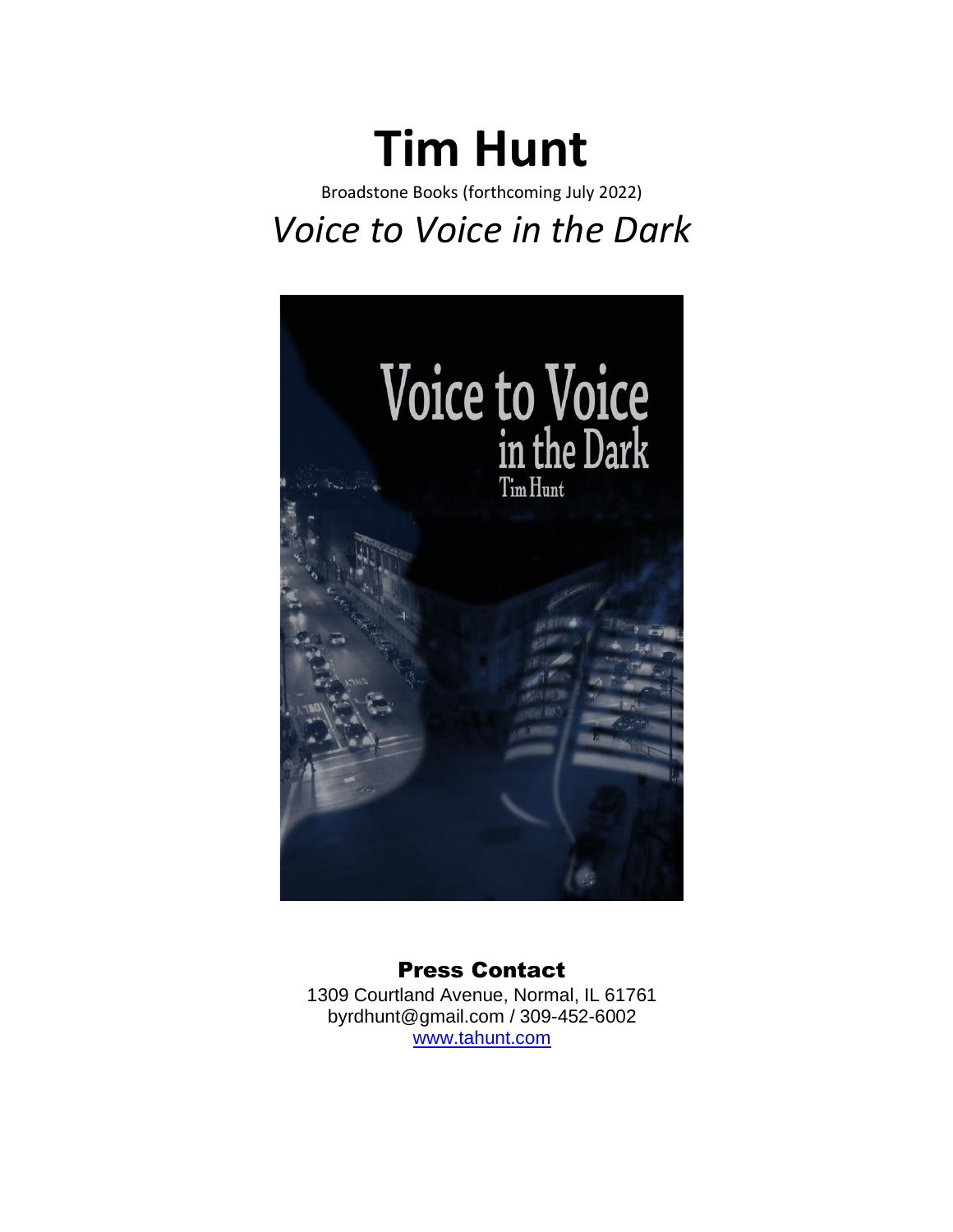## *Voice to Voice in the Dark***: [Sample Poems](https://www.tahunt.com/voice-to-voice-in-the-dark-sample-poems/)**

## **Advance Comments for** *Voice to Voice in the Dark*

In Tim Hunt's *Voice to Voice in the Dark,* the human voice is a necessary condition for real understanding. Facts alone aren't enough to know life's rituals and milestones. Instead, a memory of the facts, a melodic mulling-over, "a remembering of remembering" offers an opportunity to see what lies beyond them. We're keyed in to the feeling of the facts as we're reminded of all that's lost—this is a book about the lost  $20<sup>th</sup>$  century—but the value of these poems is not primarily in their relationship with loss, or nostalgia, but in their generous restoration of our ability to know and remember. This is also a book that teaches us to be alive in the 21<sup>st</sup> century. In the essential poem "The Boy, Discovering Leadbelly, Hears Things He Doesn't Understand," coming of age means understanding not just what you don't understand, but how you know anything at all: "But even more what matters is the voice." I love how this luminous book sees a person—any person, not just a poet, or a singer, or a revolutionary—as a voice among voices—and by doing so, enables us to hear America again.

[—Katie Peterson,](https://www.poetryfoundation.org/poets/katie-peterson) author of *[A Piece of Good News](https://us.macmillan.com/books/9780374538880/a-piece-of-good-news)* & *[The Accounts](https://press.uchicago.edu/ucp/books/book/chicago/A/bo16302471.html)*

\*\*\*

Tim Hunt's latest collection reads like a raucous and dazzling road-trip that switchbacks across the America of the last half of the  $20<sup>th</sup>$  century, and the first two decades of the  $21<sup>st</sup>$ . By turns bildungsroman, elegy, and chronicle of the post-War / Vietnam period and beyond, this poet's kaleidoscopic "America of the mind" keeps extraordinary fidelity to the transfiguring power of the moment—someone notching an ashtray "like the handle of a gunslinger's gun," "a tear of rust like leached mascara / staining a faded fender;" these moments he frames and follows with cinematic dexterity until we find ourselves transported into distant reaches, of lost stories, of eradefining conflicts, of our lives in history, of something like the sublime.

[—Daniel Tobin,](https://www.poetryfoundation.org/poets/daniel-tobin) author of *[Blood Labors](https://fourwaybooks.com/site/blood-labors-daniel-tobin/)* & *[On Serious Earth](https://www.orisonbooks.com/product-page/on-serious-earth-poetry-transcendence-by-daniel-tobin)*

\*\*\*

Tim Hunt's gritty, meditative poems confront reality in a voice aware of the difference between "the America of the mind," in which a pair of jeans or a chair can be "antiqued" to seem old, and what can be seen, sometimes, from the window of a car if you happen to travel, back and forth, on that road enough years to notice a barn and its collapsing, and the way that barn's final "uselessness" frees it from being any one thing. Inspired by Whitman, Jeffers, the beat poet John Clellon Holmes, and Louis Simpson, Hunt's poems record his seeing and hearing and feeling of the world. Aware of the unknowable universe (the moon's "backpack" of darkness), Hunt finds meaning in art. As he writes in the poem, "The Boy, Discovering Leadbelly, Hears Things He Doesn't Understand (Sebastopol, CA, 1965)," the songs get us to the impossible "there": "And yes the songs matter, too, the thumb walking time / as if time were both now and then, and you might walk with it / in that *now* it lines out that is neither now or then."

[—LaWanda Walters,](https://www.poetryfoundation.org/poets/lawanda-walters) author of *[Light Is the Odalisque](https://www.press53.com/poetry-collections/light-is-the-odalisque-by-lawanda-walters)*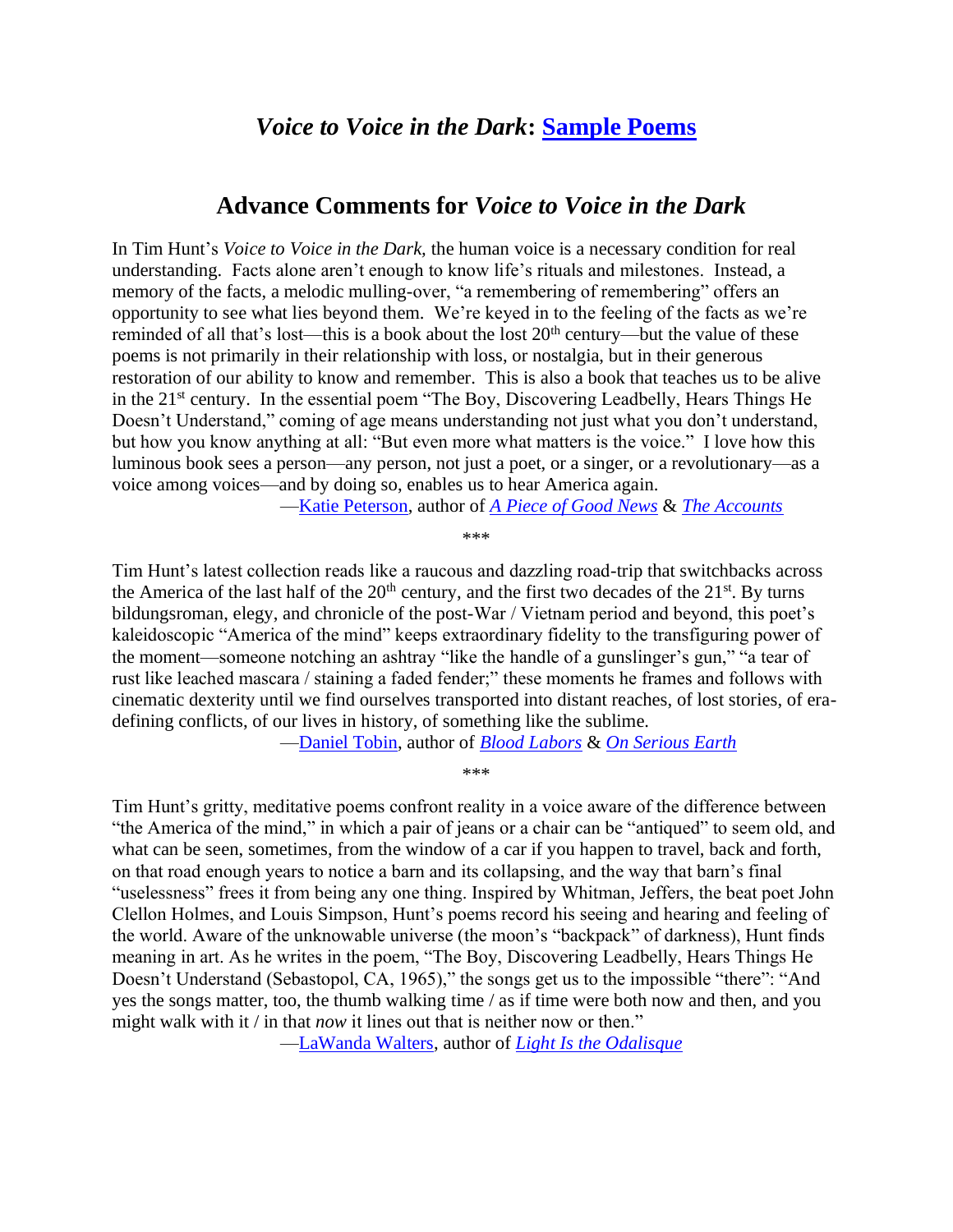## **Table of Contents**

| Biography             | Page 3  |
|-----------------------|---------|
| Curriculum Vitae      | Page 4  |
| <b>Press Releases</b> | Page 6  |
| <b>Blurbs</b>         | Page 12 |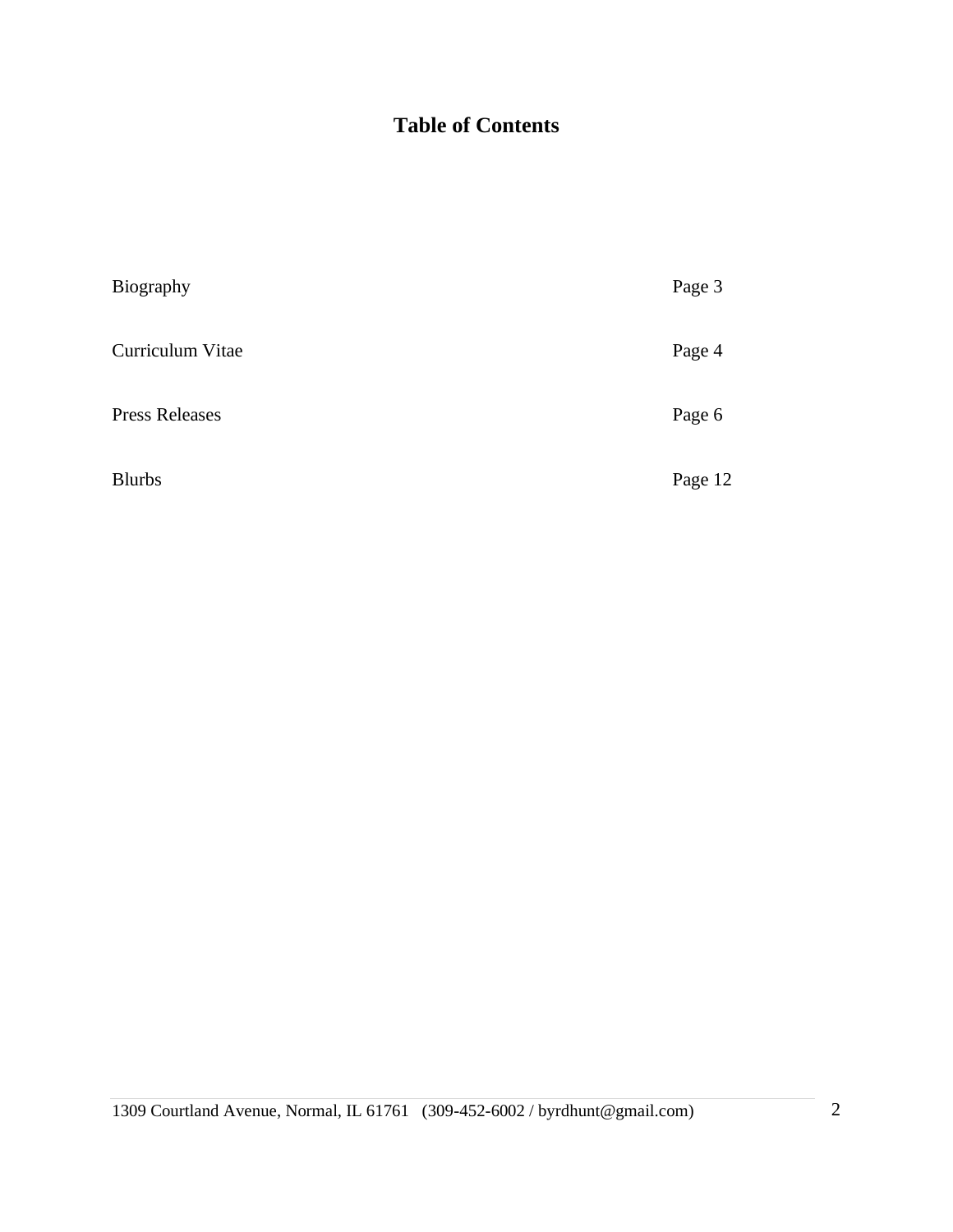

A fourth generation native of Northern California, Tim Hunt was born in Calistoga and raised primarily in Sebastopol. In the 1950s and 1960s these small towns north of San Francisco were still agricultural, working class communities. As a boy, he also identified strongly with the Lake County region of his father's family, an area where quicksilver mining had once been profitable. Educated at Cornell University, he taught American literature at Washington State University, Deep Springs College, and other schools, before retiring from Illinois State University, where he was University Professor of English. He and his wife Susan, a retired respiratory therapist, have two children: John, a visual artist, and Jessica, a composer. For more details, visit [www.tahunt.com/poetry/.](https://www.tahunt.com/poetry/)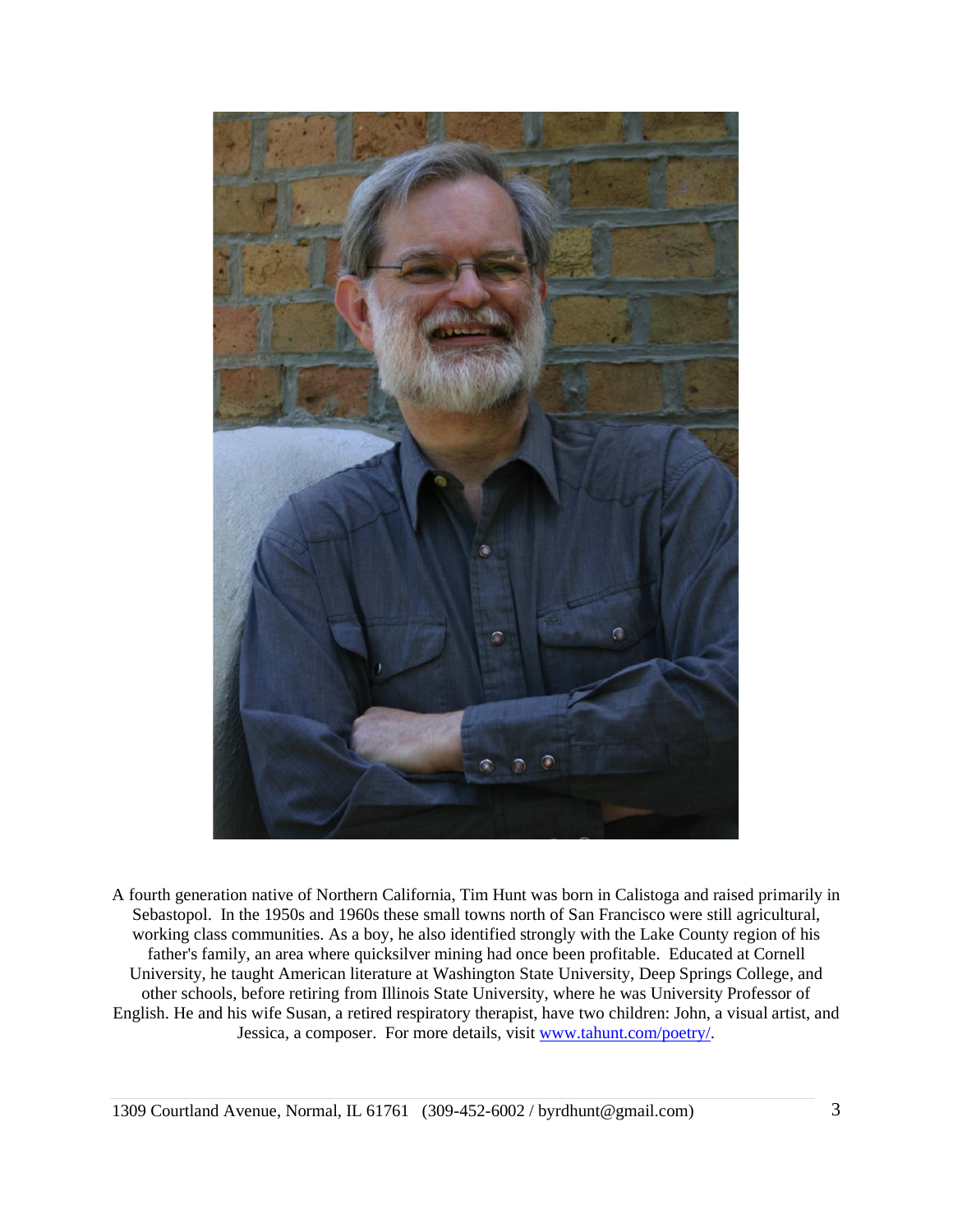## **Tim Hunt**

## **PUBLICATIONS**

Poetry Books:

- •*Voice to Voice in the Dark* (Broadstone Books, forthcoming July 2022)
- •*Ticket Stubs & Liner Notes* (Main Street Rag Publishing Company, 2018)
- •*Poem's Poems & Other Poems* (CW Books, 2016)
- •*The Tao of Twang* (CW Books, 2014)
- •*Fault Lines* (The Backwaters Press, 2009)
- •*Placings* (under consideration various presses)

#### Poetry Chapbooks:

- •*Thirteen Ways of Talking to a Blackbird* (Finishing Line Press, 2013)
- •*White Levis* (Pudding House Press, 2010)
- •*Redneck Yoga* (Finishing Line Press, 2010)
- •*Lake County Diamond* (Intertext Books, 1986)

170 Poems in Journals & Anthologies (including):

*ArLiJo*, *Brilliant Corners*, *Cloudbank*, *Coal Hill Review*, *CutBank*, *Epoch*, *Montana Review*, *Naugatuck River Review*, *Prime Number Magazine*, *Quarterly West*, *Qwerty*, *Rhino*, *Rio Grande Review*, *Sequestrum*, *Southern Poetry Review*, *Spillway*, *Spoon River Poetry Review*, *Storyscape*, *Tahoma Literary Review*, & *Tar River Poetry*

#### Scholarly Publications (selected):

- *The Textuality of "Soulwork": Jack Kerouac's Search for Spontaneous Prose* (University of Michigan Press, 2014)
- *Kerouac's Crooked Road: Development of a Fiction* (University of California Press et al, 1981, 1996 & 2010)
- *The Selected Poetry of Robinson Jeffers* (Stanford University Press, 2001)
- *The Collected Poetry of Robinson Jeffers* (five volumes, Stanford University Press, 1988, 1989, 1991, 2000, & 2001)

## **RECOGNITION & HONORS** (selected)

- 2018 Main Street Rag Poetry Book Award (for *Ticket Stubs & Liner Notes*)
- First Prize (\$1,000), National Poetry Competition, the Chester H. Jones Foundation (judges: Carolyn Forché, Dave Smith & Diane Wakoski)
- 4 Pushcart Prize Nominations
- Honorable Mention, the Able Muse Book Award (Able Muse Press)
- Finalist, The Sexton Prize for Poetry (Eyewear Publishing LTD)
- Finalist, The Richard Snyder Publication Prize (Ashland Poetry Press)
- Finalist, the May Swenson Poetry Award (Utah State University Press)
- Finalist, the Frederick Morgan Poetry Prize (Story Line Press)
- Finalist, the Nicholas Roerich Poetry Prize (Story Line Press)
- Finalist, Off the Grid Prize (Off the Grid Press)

1309 Courtland Avenue, Normal, IL 61761 (309-452-6002 / byrdhunt@gmail.com) 4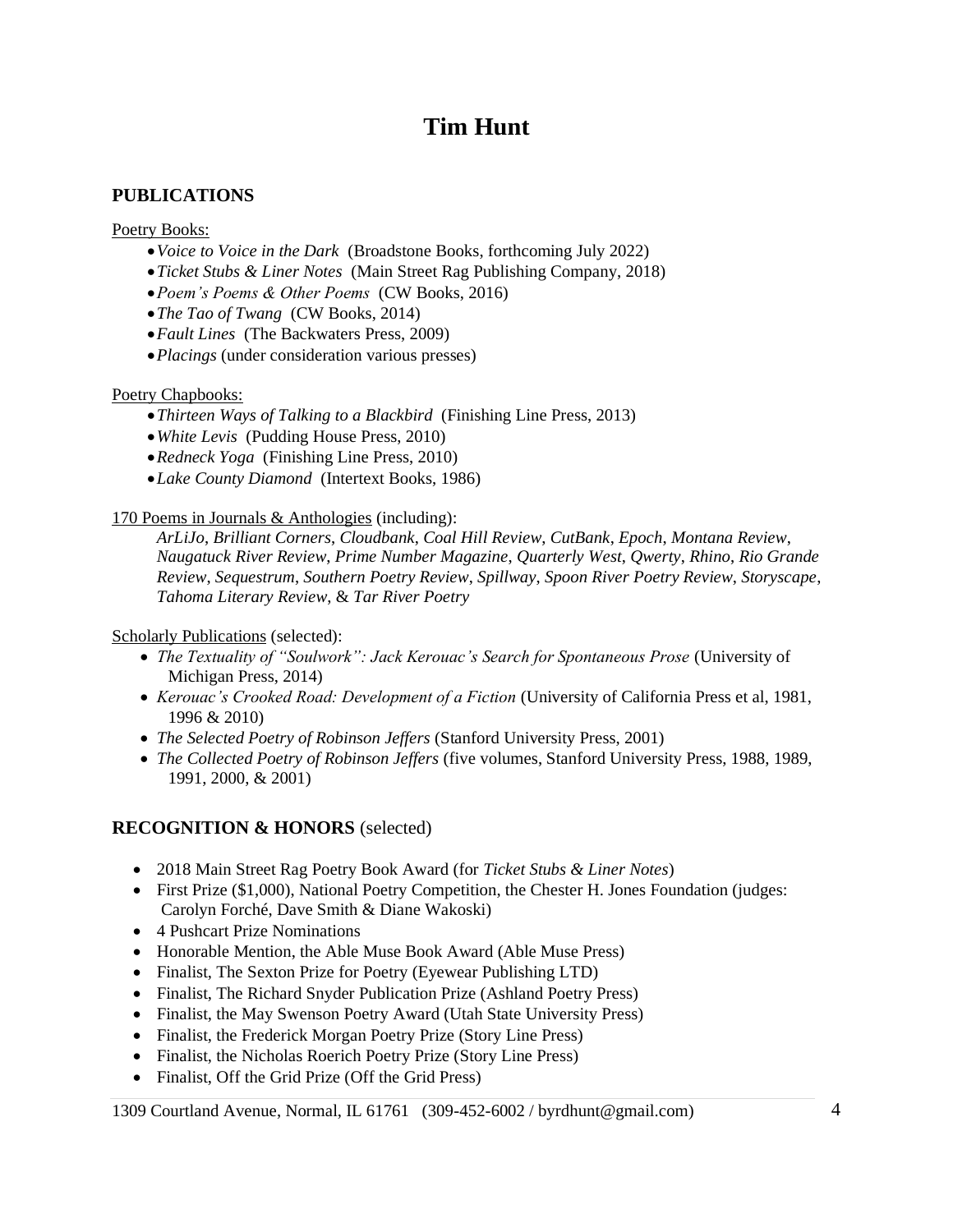- Finalist, the Saint Lawrence Book Award (Black Lawrence Press)
- Finalist, the Holland Prize (Logan House Press)
- Finalist, Bright Hill Press Poetry Chapbook Competition
- Semifinalist, the Able Muse Book Award (Able Muse Press)
- Semifinalist, May Reading Period (Word Works
- Semifinalist, the Washington Prize (Word Works)
- Semifinalist, the Richard Snyder Award (Ashland Poetry Press)
- Semifinalist, Off the Grid Prize (Off the Grid Press)
- Semifinalist, the Cleveland State University Poetry Center First Book Prize
- Semifinalist, The Frost Place Chapbook Competition

#### **EDUCATION**

AB cum laude (1970); MA (1974); & PhD (1975) in American Literature, Cornell University.

#### **EXPERIENCE**

- Illinois State University, 2003-2016 (Professor of English / University Professor)
- Washington State University, 1990-2003 (Professor of English)
- Deep Springs College, 1987-1990 (Academic Dean & Professor of English)
- Indiana University-Purdue University at Fort Wayne, 1985-1987(Assistant / Associate Professor of English)
- University of Washington, 1984-1985 (Acting Instructor of English)
- Nova College of Nova University, 1982-1984 (Director of Communications and Humanities)
- Deep Springs College, 1981 (Professor of English and Speech)
- Colby College, 1980-1981 (Visiting Assistant Professor of English Department)
- University of Delaware, 1976-1980 (Lecturer, Freshman Honors Program)
- University of Utah, 1974-1976 (Assistant Professor of English Department)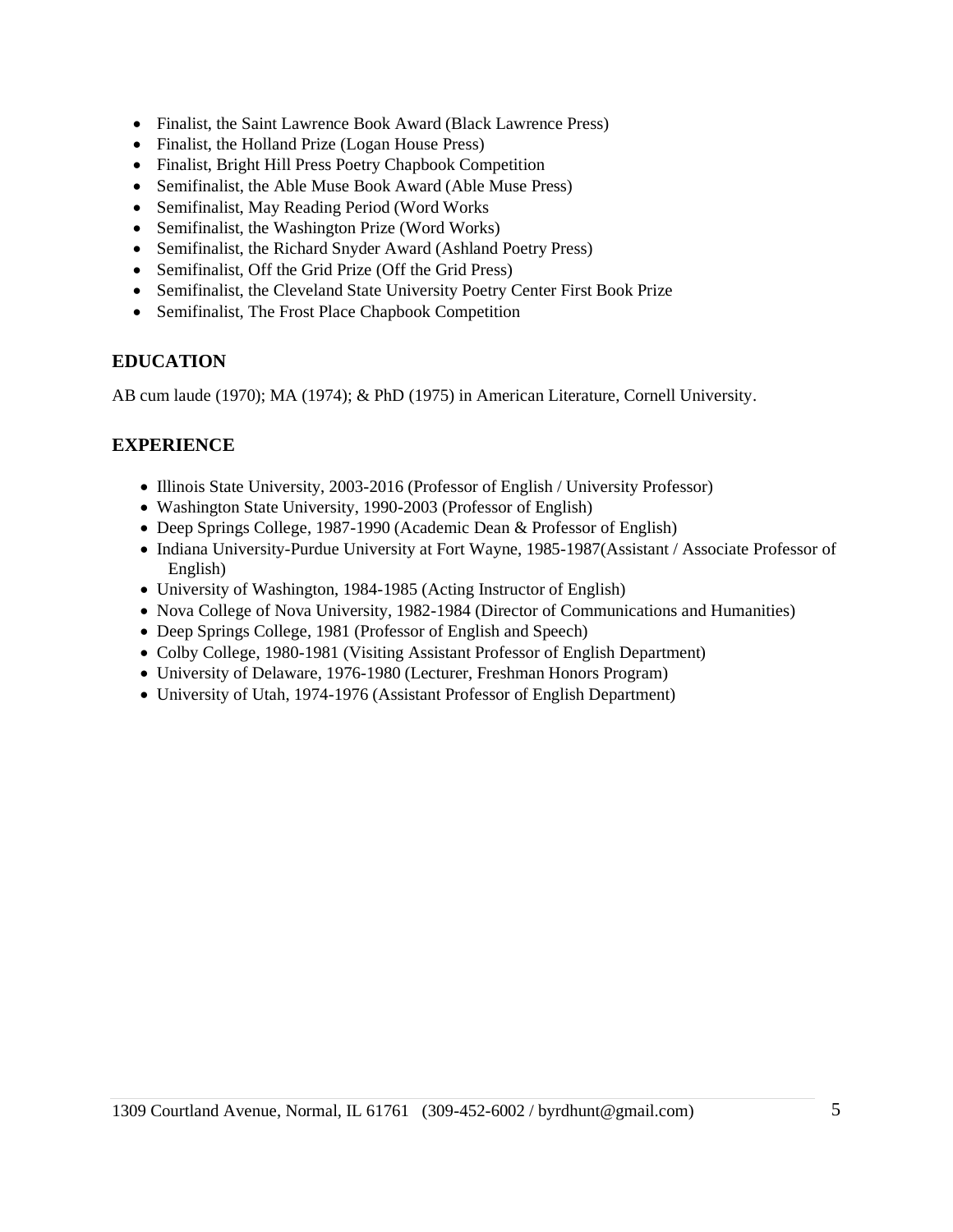Main Street Rag Publishing Company FOR IMMEDIATE RELEASE: Nov. 23, 2018 PO BOX 690100 Charlotte, NC 28227 (704) 573-2516 mainstreetragbookstore.com

## **Winner** *2018 Main Street Rag Poetry Book Award*



Wolfman Jack's."

Charlotte – Main Street Rag Publishing Company is pleased to name *Ticket Stubs & Liner Notes*, by Tim Hunt, as the winner of the 2018 Main Street Rag Poetry Book Award.

In these poems – recalling the 1950s and 1960s through the music of Chuck Berry to Sun Ra by way of Jefferson Airplane – the way things were and how we remember them shimmy, twist, and slow dance until the actual and remembered collide with the fabled and maybe should've been.

In this "marvelous book," David Kirby finds both "a soundtrack to the dawn of the present day" and "a vocabulary essential to our understanding." For Wendy Barker, these "mesmerizing" poems are "not only *about* music; they *create* it!" And David Rigsbee declares *Ticket Stubs* is "an American soundtrack" that "aligns Whitman's freedom with

Tim Hunt has previously received the Chester H. Jones Foundation's National Poetry Prize, along with three Pushcart Prize nominations, and been a finalist and semifinalist for a number of poetry book awards, including the May Swenson Poetry Award. He is the author of three collections: *Poem's Poems & Other Poems* (CW Books), *The Tao of Twang* (CW Books), and *Fault Lines* (The Backwaters Press). For a complete list of his work, including his scholarly and critical publications, visit his website at [www.tahunt.com.](http://www.tahunt.com/) You can also email him at byrdhunt@gmail.com

#### *Ticket Stubs* **&** *Liner Notes*

Publication Date: November 2018 ISBN: 978-1-59948-712-0, ~84 pages, \$14 (+ shipping) Online orders:<https://mainstreetragbookstore.com/product/ticket-stubs-liner-notes-tim-hunt/>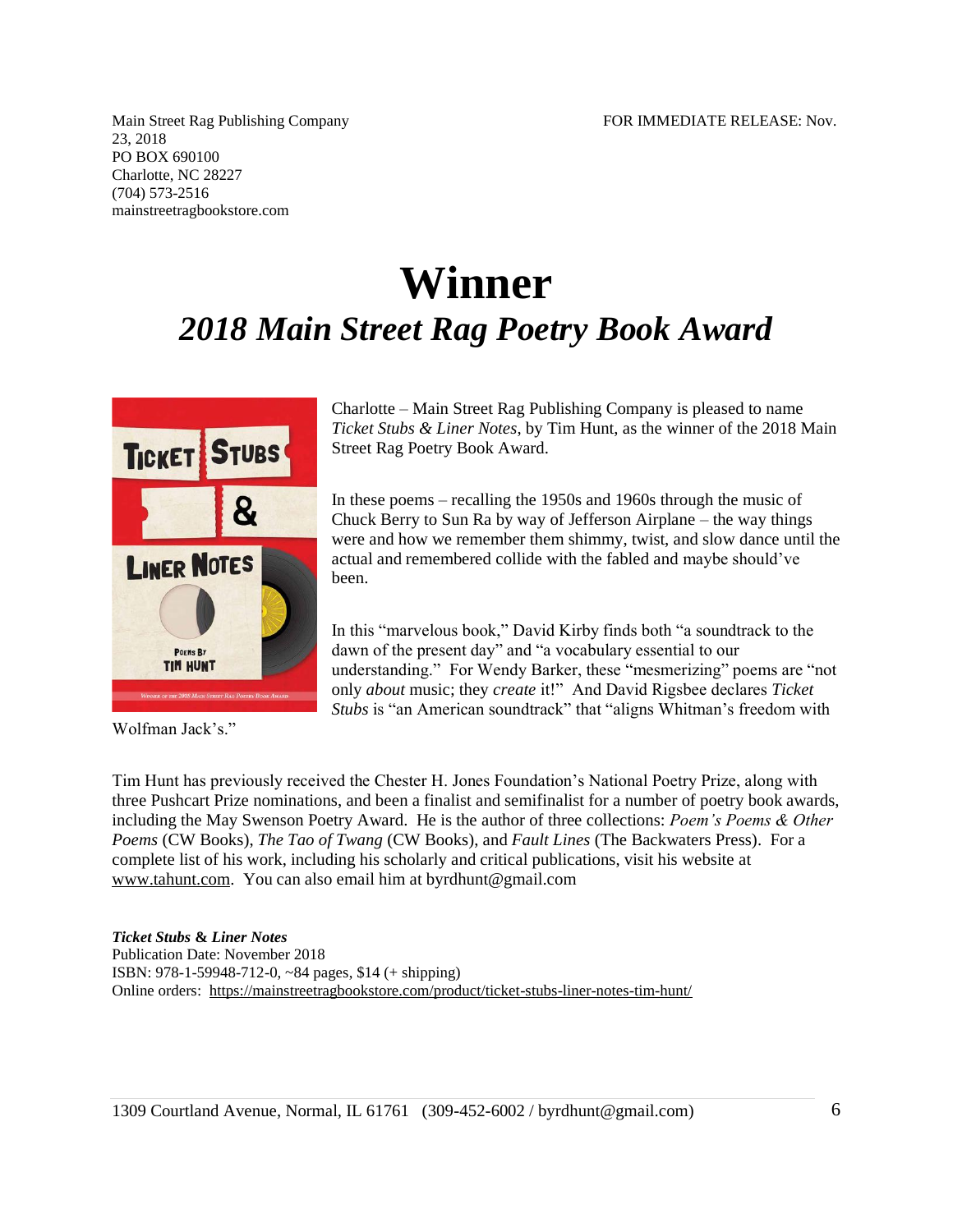CW Books P.O. Box 541106 Cincinnati, OH 45254-1106 Phone: (513) 474-3761

CW Books is pleased to announce the publication of



In Tim Hunt's *Poem's Poems & Other Poems*, the collection's hero, Poem, is a figure turned literal who too often can't tell the literal from the figural. Perhaps that's why he thinks the Rolling Poems were an actual band and may explain why he can't get no satisfaction.

Poem's "quest for self-definition," as Joe Amato (an actual poet) characterizes it, pits "folksy wisdom" against "literary fashion...as Poem cuts the rug of aesthetic idioms from the past century while the new century's selfies lay siege."

Poet James Bertolino suggests that the poems of *Poem's Poems & Other Poems* "never fail to energize, challenge, and amuse the reader," adding that the collection (Poem blushed when hearing this) "deserves an award."

But as scholar and poet Deborah Geis notes, Poem "is always asking the 'wrong' questions" and "is always somewhere he doesn't quite belong." Yet Poem "ultimately charms us," she adds, "with his love of both illusions and allusions."

Tim Hunt's poetry has appeared in numerous journals, including *Epoch*, *Tar River Poetry*, *Quarterly West*, *Spillway*, *Rhino*. His publications include *The Tao of Twang* (CW Books) and *Fault Lines* (The Backwaters Press) and four chapbooks. He has received the Chester H. Jones Foundation's National Poetry Prize, received three Pushcart Prize nominations, and has been a Finalist for the May Swenson Poetry Award, among others.

Hunt's academic work includes *The Collected Poetry of Robinson Jeffers* (Stanford University Press), *Kerouac's Crooked Road: The Development of a Fiction* (University of California Press), and *The Textuality of Soulwork: Kerouac's Quest for Spontaneous Prose* (University of Michigan Press). He is currently University Professor of English at Illinois State University.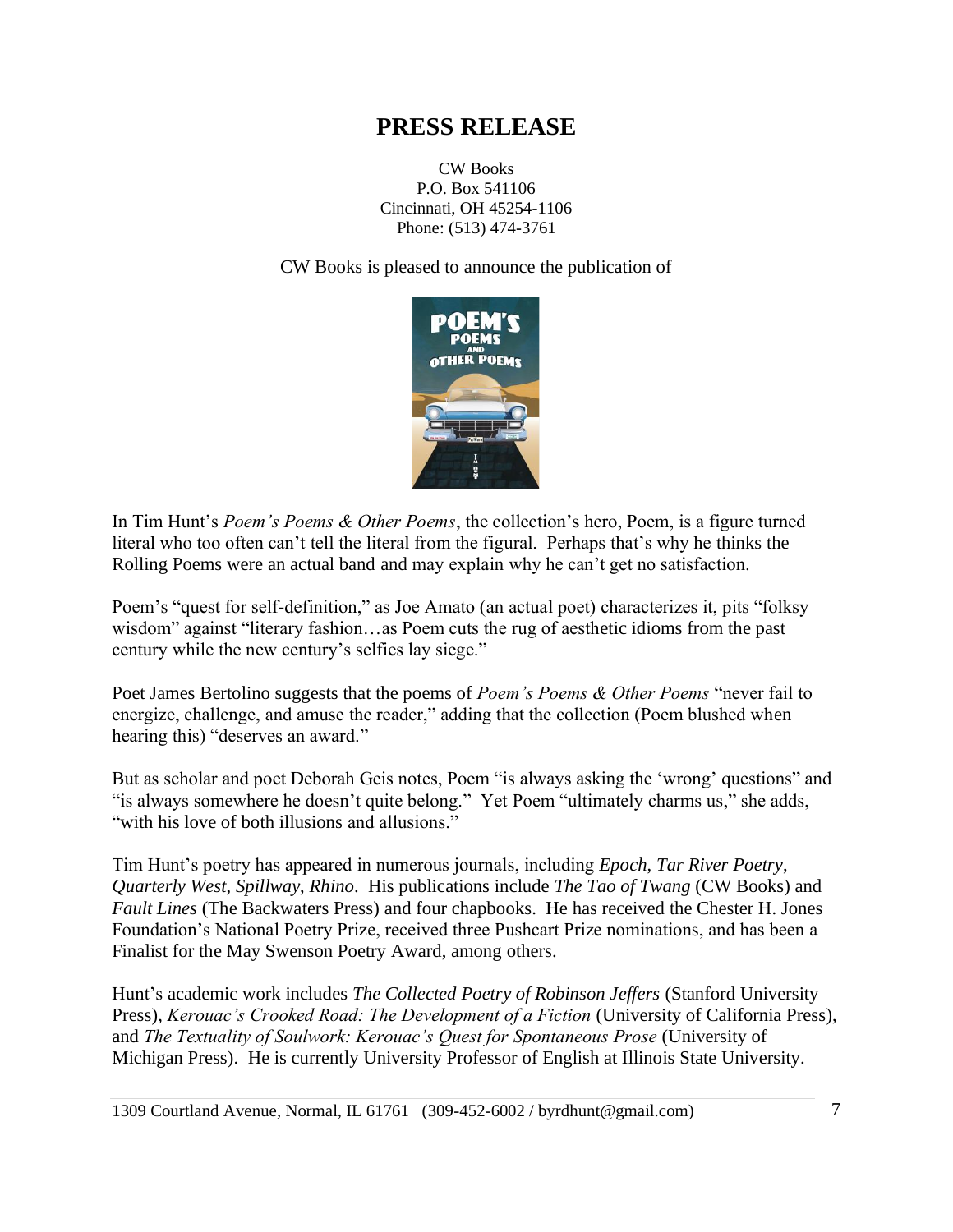CW Books P.O. Box 541106 Cincinnati, OH 45254-1106 Phone: (513) 474-3761

CW Books is pleased to announce the publication of



From our largely urban and suburban reality, it is easy to laugh at the backwardness of those who do not ride a train to work clutching a laptop and latté: Every "us" needs a "them." In the poems of Tim Hunt's *The Tao of Twang,* "them" talks back, both to return the laughter and to search for things we might need and even want, whether we imagine ourselves as either "us" or "them.

In *The Tao of Twang*, says the poet Sharon Doubiago, Tim Hunt's poems "put the Holy Writ of academia's canon under the same lens as it puts the culture of his roots." Through these poems, she adds, "You will know why redneck Western poets write the way we do."

Novelist Keith Abbott observes that *The Tao of Twang* ranges from "Bakersfield to Nashville," hitting "all the E string pit stops in between" with "some imaginary heavens of those perfect gigs" mixed in for good measure.

In *The Tao of Twang* Poet Brett Eugene Ralph hears "echoes of Richard Hugo in the hardscrabble heart that animates these poems" and "the places and people they celebrate."

Tim Hunt's poetry has appeared in numerous journals, including *Epoch*, *Tar River Poetry*, *Quarterly West*, *Spillway*, *Rhino*, *Spoon River Poetry Review*. His publications include *Fault Lines* (The Backwaters Press) and the chapbooks *Thirteen Ways of Talking to a Blackbird* and *Redneck Yoga* (both Finishing Line Press). Recognitions include the Chester H. Jones Foundation's National Poetry Prize and two Pushcart Prize nominations. He has been a finalist and semifinalist for a number of awards, including the May Swenson Poetry Award.

Hunt's academic work includes *The Collected Poetry of Robinson Jeffers* (Stanford University Press), *Kerouac's Crooked Road: The Development of a Fiction* (University of California Press), and *The Textuality of Soulwork: Kerouac's Quest for Spontaneous Prose* (University of Michigan Press). He is currently University Professor of English at Illinois State University.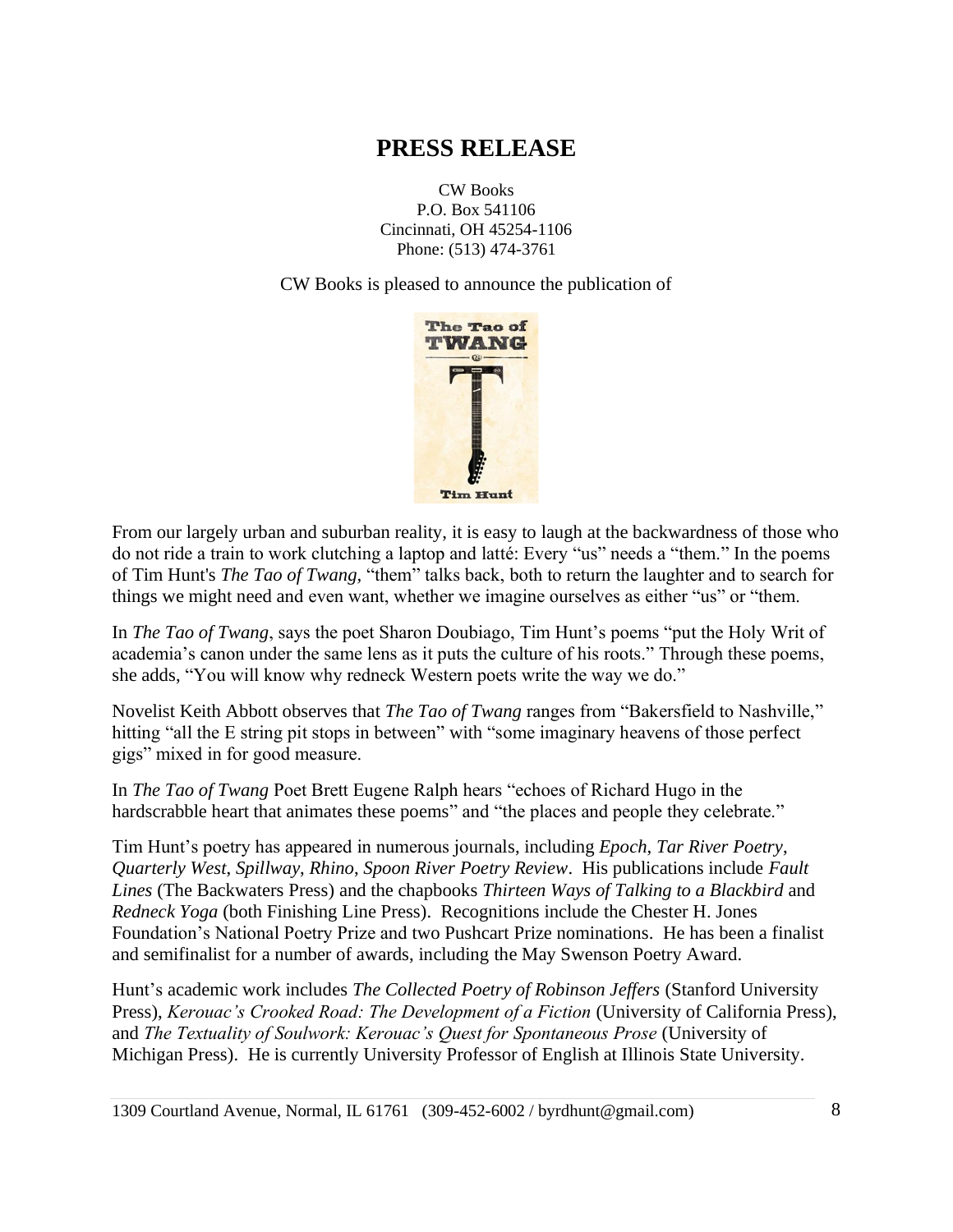The Backwaters Press 3502 North 52nd St. Omaha, NE 68104-3506 (402) 451-4052

The Backwaters Press is pleased to announce the publication of



In *Fault Lines*, Tim Hunt's collection of poems, place still matters. The rocks and thistle rooted into the red dirt are not yet digital. There are no ring tones.

*Fault Lines* presents "a west we have forgotten how to see," says poet Michael Davidson, in poems that "photograph a landscape of resilient individuals, family members, and friends, who at times, seem to be made of the landscape they inhabit."

Poet Robert Morgan writes that Hunt is not only "a poet of the American West, of the coastal mountains and the desert valleys" but "also a poet of the landscape of language," where "the fractures underneath the surface, of the land, of speech, of habit, and family connection, threaten to jolt us into new perspectives, deeper recognitions.

In *Fault Lines*, the poet Lucia Getsi notes, Hunt "makes language out of the silences and images out of the absences to recover invisibles that make the present make some sense."

Tim Hunt's poetry has appeared in numerous journals, including *Epoch*, *Tar River Poetry*, *Quarterly West*, *Spillway*, *Rhino*, *Spoon River Poetry Review*. His publications also include the chapbook *Lake County Diamond* (Intertext) and two forthcoming chapbooks, *Redneck Yoga* (Finishing Line Press) and *White Levis* (Pudding House Chapbooks). He has received the Chester H. Jones Foundation's National Poetry Prize, twice been nominated for a Pushcart Prize, and has been a Finalist for the May Swenson Poetry Award.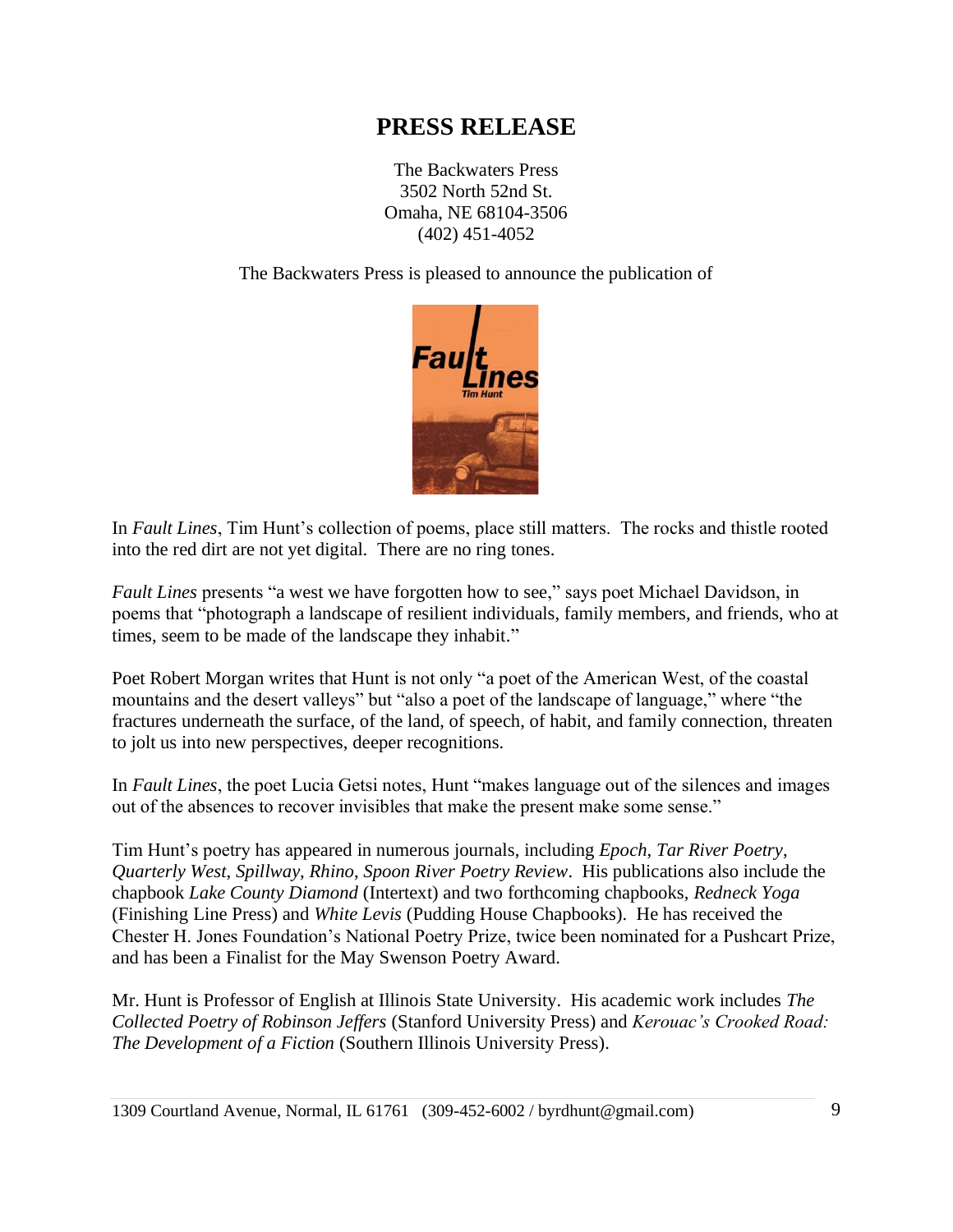Finishing Line Press Post Office Box 1626 Georgetown, KY 40324 www.finishinglinepress.com 859-514-8966

Finishing Line Press is pleased to announce the publication of



In *Thirteen Ways of Talking to a Blackbird*, Tim Hunt explores a series of "what ifs," re-visioning and rehearing commonly taught American poems.

"In T*hirteen Ways of Talking to a Blackbird*," notes poet Susan Terris, Tim Hunt "reinterprets, from his own, singular point of view, a group of famous poems…. His work is quirky and original—sometimes lyrical, sometimes with the informality of everyday speech but always intense, moving and joyous."

Poet Gabe Gudding declares, "It of course isn't easy to write as elegantly as Williams or with an invention and lexical density the equivalent of Stevens, or with the deft political insight of Rich, but Tim Hunt does."

The poems of *Thirteen Ways of Talking to a Blackbird*, suggests poet David McAleavey, "take on large issues as well as familiarly canonical American poems." "Sly, witty, ironic, and satirical as well as impassioned and earnest…these poems side with reality, against narcissism.

Tim Hunt's poetry has appeared in numerous journals, including *Epoch*, *Tar River Poetry*, *Quarterly West*, *Spillway*, *Rhino*, *Spoon River Poetry Review*. His publications also include the chapbook *Lake County Diamond* (Intertext) and two forthcoming chapbooks, *Redneck Yoga* (Finishing Line Press) and *White Levis* (Pudding House Press). He has received the Chester H. Jones Foundation's National Poetry Prize, twice been nominated for a Pushcart Prize, and has been a Finalist for the May Swenson Poetry Award.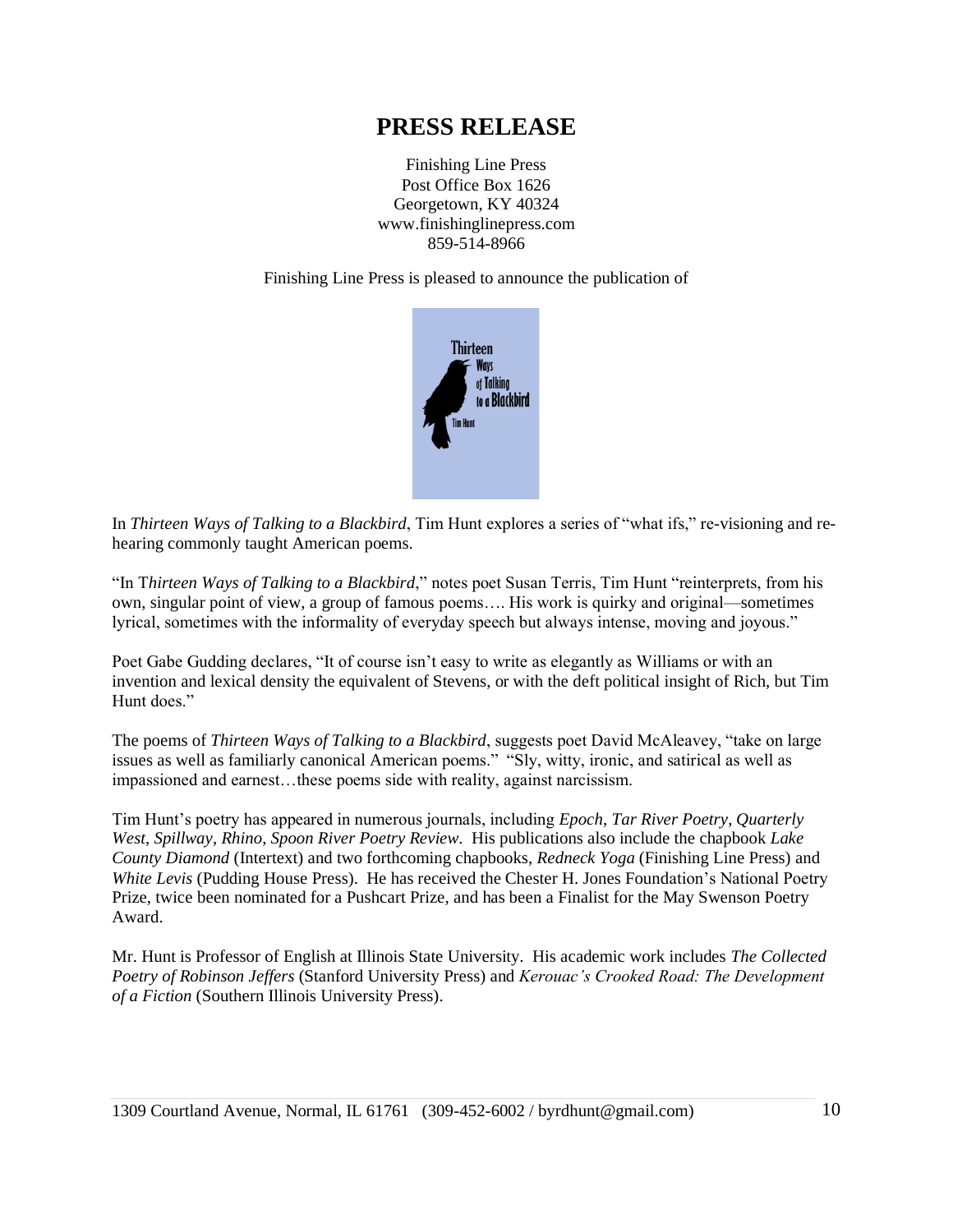Finishing Line Press Post Office Box 1626 Georgetown, KY 40324 www.finishinglinepress.com 859-514-8966

Finishing Line Press is pleased to announce the publication of



In *Redneck Yoga*, Tim Hunt offers doublewide poems that celebrate the difference between "thing" and "thang," which can be "as much as everything."

Larry Joe Campbell, who played Andy on *According to Jim*, asks, "How can something be so genuine and at the same time smack you upside the head with its sarcasm? Tim Hunt's collection of poems," he adds, "tells it like it is with a pure American tongue."

And the Beat composer David Amram comments, "His affection and understanding of the hidden beauty of the American underground vernacular of the 1950s honors the voices of those long-gone denizens of the night whose scatting stretched the language and whose special energy changed America."

Tim Hunt's publications include the collection *Fault Lines* (The Backwaters Press), the chapbooks *Lake County Diamond* (Intertext) and *White Levis* (Pudding House Press), and poems in numerous journals, including *Epoch*, *Tar River Poetry*, *Quarterly West*, *Spillway*, *Rhino*, *Spoon River Poetry Review*. He has received the Chester H. Jones Foundation's National Poetry Prize, been nominated for a Pushcart Prize, and has been a Finalist for the May Swenson Poetry Award.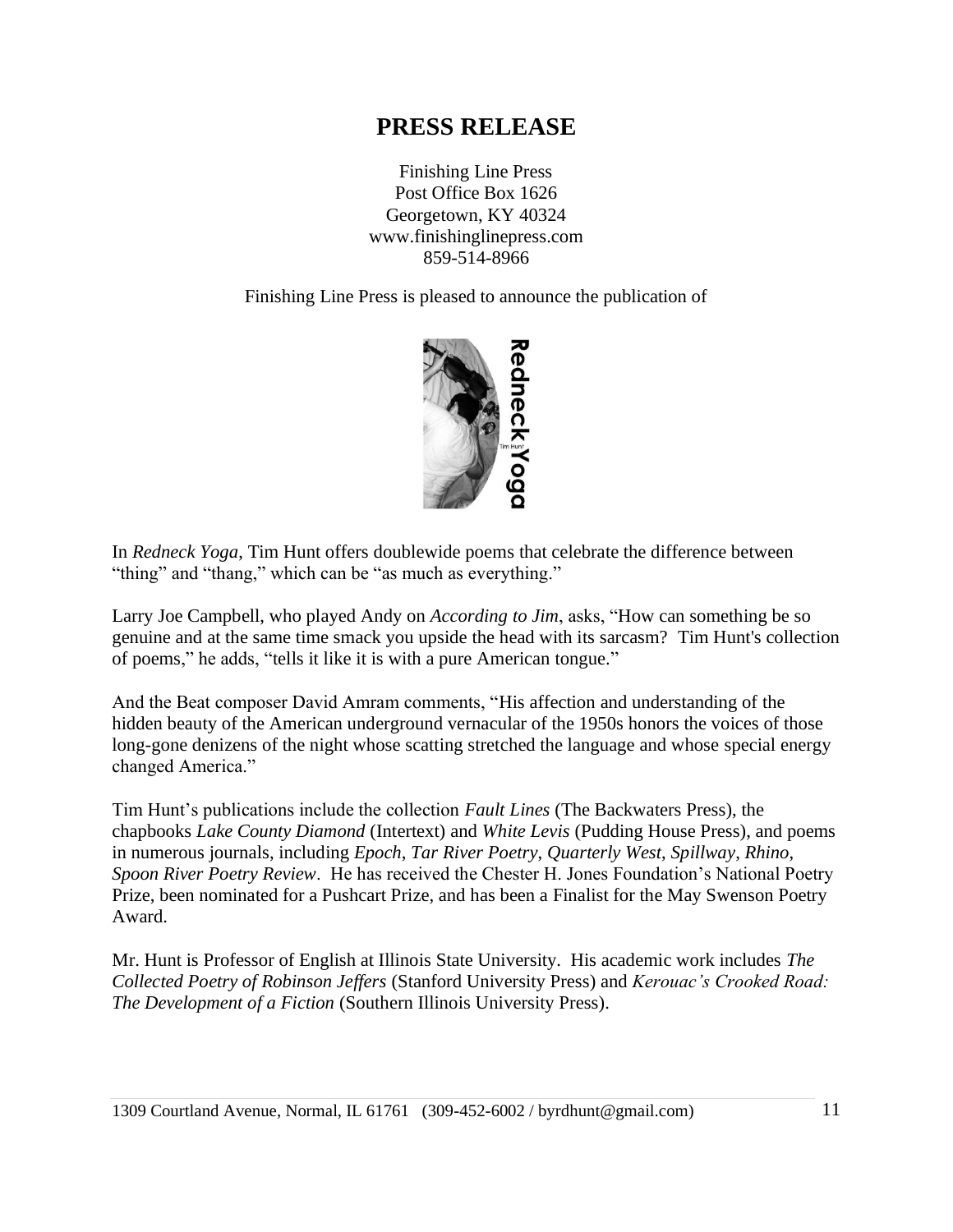Pudding House Chapbooks 3252 Parklane Ave. Columbus Ohio 43231 614-638-1379 puddinghousechaps@gmail.com

Pudding House Chapbooks is pleased to announce the publication of



Writing of Tim Hunt's previous chapbook, *Redneck Yoga*, the noted composer and jazz musician David Amram observes,

Just like Dante in his *Terza Rima* and Kerouac in his flights of fancy, Tim Hunt paints us a portrait of our surroundings and makes you want to celebrate life and write a poem yourself.

In these new poems Hunt continues to search for the genuine, and failing that, for what might suffice.

Tim Hunt's poetry publications include *Fault Lines* (Backwaters Press), the chapbooks *Redneck Yoga* (Finishing Line Press) and *Lake County Diamond* (Intertext Books), and poems in numerous journals, including *Epoch*, *Tar River Poetry*, *Quarterly West*, *Spillway*, *Rhino*, and *Spoon River Poetry Review*. He has received the Chester H. Jones Foundation's National Poetry Prize, been nominated for a Pushcart Prize, and has been a Finalist for the May Swenson Poetry Award, Frederick Morgan Poetry Prize, and Nicholas Roerich Poetry Prize.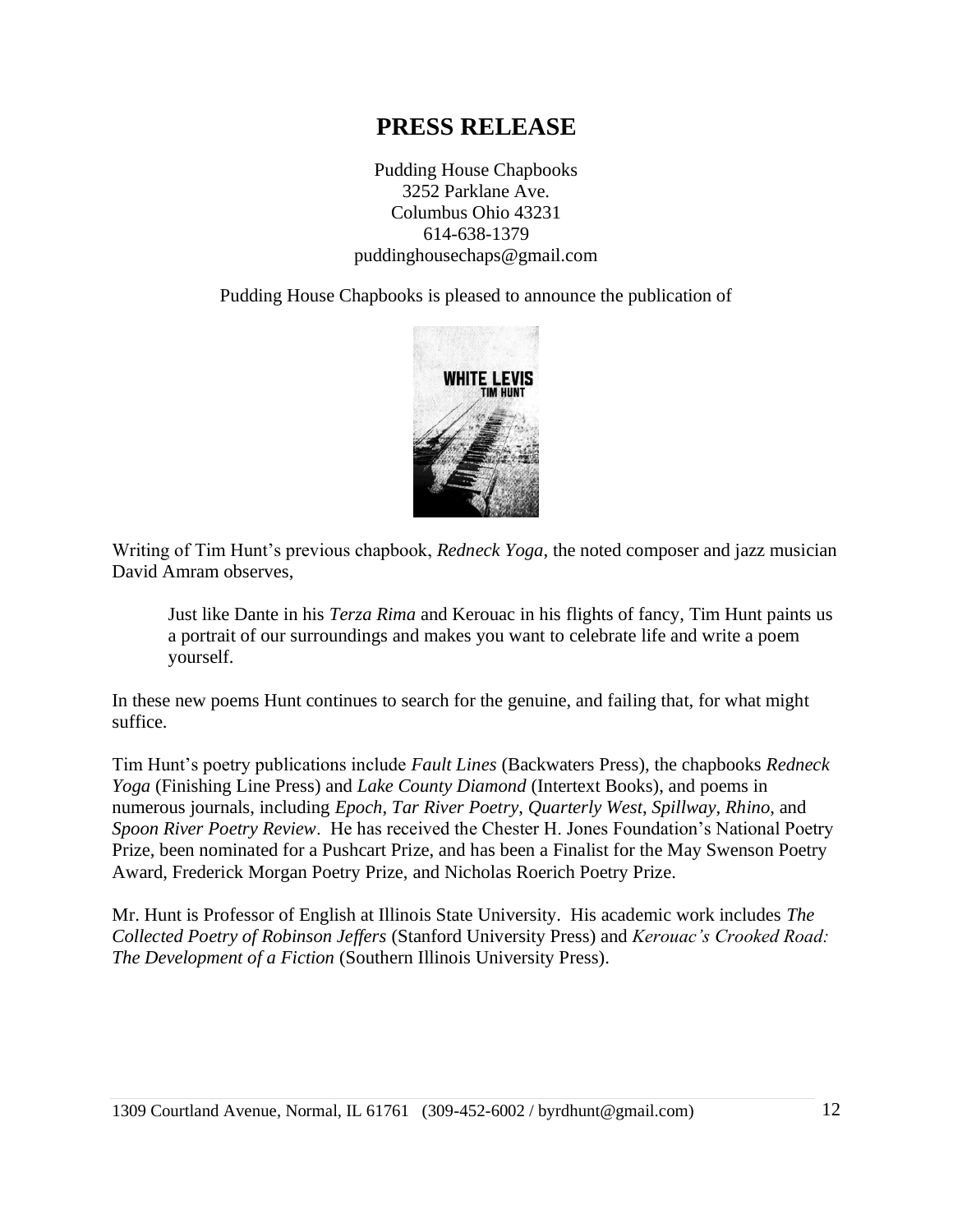#### *Ticket Stubs & Liner Notes***:**

If you grew up with the music of the 1950's and 1960's, *Ticket Stubs and Liner Notes* is for you. But even if



you're a grandchild—or great grandchild—of the iconic Chuck Berry, whom Tim Hunt describes as "that master of ironic innocence and innuendo," then Hunt's rockin' collection is for you too. For the poems in this collection are not just about music; they create it as well as any words on a page ever could. Reading this mesmerizing book, we're ready to "kneel / and light the guitar" to listen to "shovel and coal, debt, the Company Store / and another day. The actual world." There's a world in these poems that never drag, are never out of sync so that we're no longer "alone in our darkened rooms." When "the pick is / a hummingbird's wing," "the moon hitches / its

overalls and eases down into its chair / on some porch behind that hill, leaving / only the dark ridge and spray of stars." Read this book and you'll be sprayed with stars.

—Wendy Barker, author of *One Blackbird at a Time*

When I hear Van Morrison say he's going down the old mine with a transistor radio in "Brown-Eyed Girl," I always wonder if young folks are going to know what he's talking about. They would if they read this marvelous book. In the pleasure it offers and the knowledge it imparts, *Ticket Stubs & Liner Notes* provides more than a soundtrack to the dawn of the present day—it also supplies a vocabulary essential to our understanding.

—David Kirby, author of *Get Up, Please*

In writing about the Golden Age of Rock and Roll in *Ticket Stubs & Liner Notes*, Tim Hunt combines reverent allegiance with badass swagger. The guitar gods and gargoyles, heroes, heroines, hippies, and musical rascals that make up his pantheon find a shrewd acolyte in Hunt. In poem after poem, with a keen eye and perfect pitch, Hunt recreates an American soundtrack that turns our mythical exceptionalism on its head, while offering in its place, a vision that aligns with Whitman's freedom with Wolfman Jack's. It is the record of musical devotion that sought salvation, from civil unrest, unjust wars, criminal leaders, and rampant capitalism, not to mention our own mealy conformism. In this he joins the ranks of such poets as Dorianne Laux, Mark Halliday, David Kirby, and Michael Waters, bards of rock whose own songs explore, through the apotheosis of musical rebels, the longing of our demotic souls.

—David Rigsbee, author of *This Much I Can Tell You*

#### *Poem's Poems & Other Poems***:**

The animating spirit of Hunt's new collection is Poem, a metapoetic persona whose quest for self-definition yields a series of—you guessed it—poems in which a folksy wisdom is pitted against literary fashion in gesturing toward a "beyond / beyond mere form." Be's are bopped, rock is rolled, spurs are jingle-jangle-jingled as Poem cuts the rug of aesthetic idioms from the past century while the new century's selfies lay siege. Pay attention. —Joe Amato



I have been a fan of Tim Hunt's writing since we were students at Cornell University. This new collection of poems, which stars a character named "Poem," never fails to energize, challenge, and amuse the reader. I hope the book will be submitted for Pulitzer Prize consideration. It deserves an award. —James Bertolino

Tim Hunt's newest collection of poems is playful and irreverent, yet literate and contemplative. His persona the poem as, well, Poem—is always somewhere that he doesn't quite belong, or is always asking the "wrong" questions, yet ultimately charms us with his love of both illusions and allusions. From a plea to include Slim Gaillard in the *Norton Anthology* to imagistic evocations of Ezra Pound, questions of canonicity and the literary past—especially the Beats—hover here and demand attention. Highly recommended. —Deborah R. Geis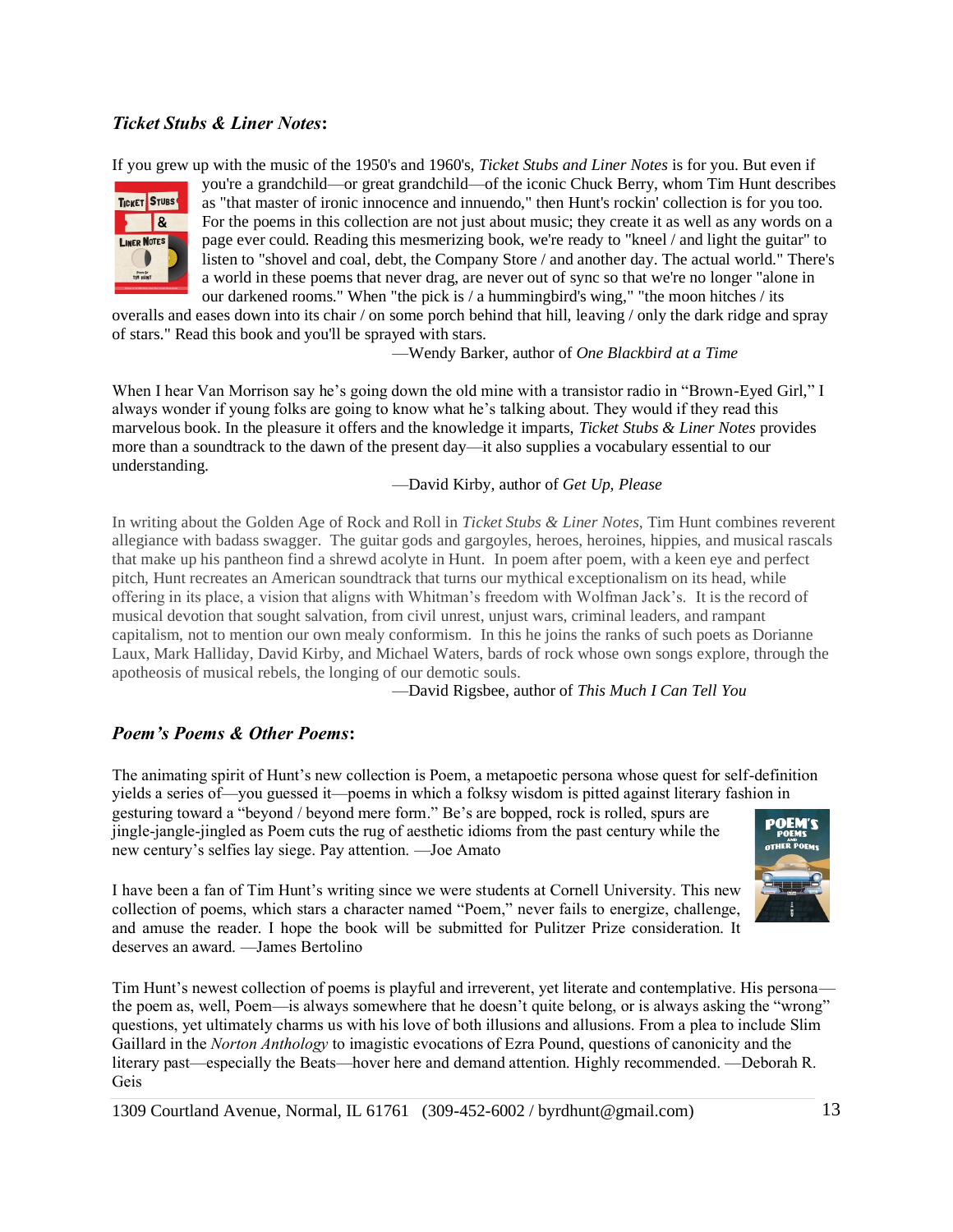#### *The Tao of Twang***:**

With care and honesty Tim Hunt's *The Tao of Twang* covers a lot of territory, from raw youth to rolling total old. Bakersfield to Nashville; all the E string pit stops in between and Hunt even supplies some imaginary heavens of those perfect gigs. —Keith Abbott



At one point in *The Tao of Twang*, the reader is encouraged to "Make the poem / Of what isn't there." Having navigated this fresh and fun-filled collection, however, I am struck by what *is* there: hunters sitting *zazen* in deer stands, stars that sing like violins, and bygone beer cans that still require a church key to unlock. I hear echoes of Richard Hugo in the hardscrabble heart that animates these poems and some of the places and people they celebrate, like the logger who stirs his cup of coffee with a calloused thumb. What I value most in Tim Hunt's poems, though, is their celebration of seemingly "routine paraphernalia," the energy and ability to find lyric beauty

in even the most fleeting phemonena: the vacuum / Tube, glowing / Against the bar's / Darkened wall . . ." — Brett Eugene Ralph

Indirectly, delightfully, his poems put the Holy Writ of academia's canon under the same lens as it puts the culture of his roots. *. . .* Hilarious, thought-provoking, deeply philosophical, sometimes almost transhuman, to use Jeffers word, in the mix of subject and form from two different/almost at-war cultures, and with the help of his fantastic ear, you will know the Tao of twang. You will know why redneck Western poets write the way we do. And you will newly ponder, again, our aesthetic assumptions. —Sharon Doubiago

#### *Fault Lines***:**

Tim Hunt is a landscape artist, like his master, Robinson Jeffers. Unlike Jeffers, Hunt knows "the ache of so much space to fill with the human," as he says in one of his best poems, "Stories." He has learned a lot from Jeffers, a great poet of resonant inhuman spaces. But the humanity filling Hunt's poems is all his own. —Mark Jarman

Tim Hunt is a poet of the American West, of the coastal mountains and the desert valleys. He is also a poet of the landscape of language, where the reader is surprised by luminous detail, sharp-edged memory. The beauty of this world is made more intense by knowing of the fractures underneath the surface, of the land, of speech, of habit, and family connection, threatening to jolt us into new perspectives, deeper recognitions. —Robert Morgan



In *Fault Lines* Tim Hunt charts the plate tectonics of family history and western landscape, revealing a kind of resilience displayed equally in both. In these beautiful poems, reminiscent of

the best of Jeffers, Everson, and Snyder, Hunt's unerring ear and eye bring to life a west we hardly knew we missed. —Michael Davidson

The strength of Tim Hunt's nature poems drew me into this book. His observation of light, rocks, a hawk and a field mouse in "High Desert Summer," a California landscape, is so intense that he seems to long to become part of it:

This time I could stop, walk into the brittled sage and wait for the heat to make me its own.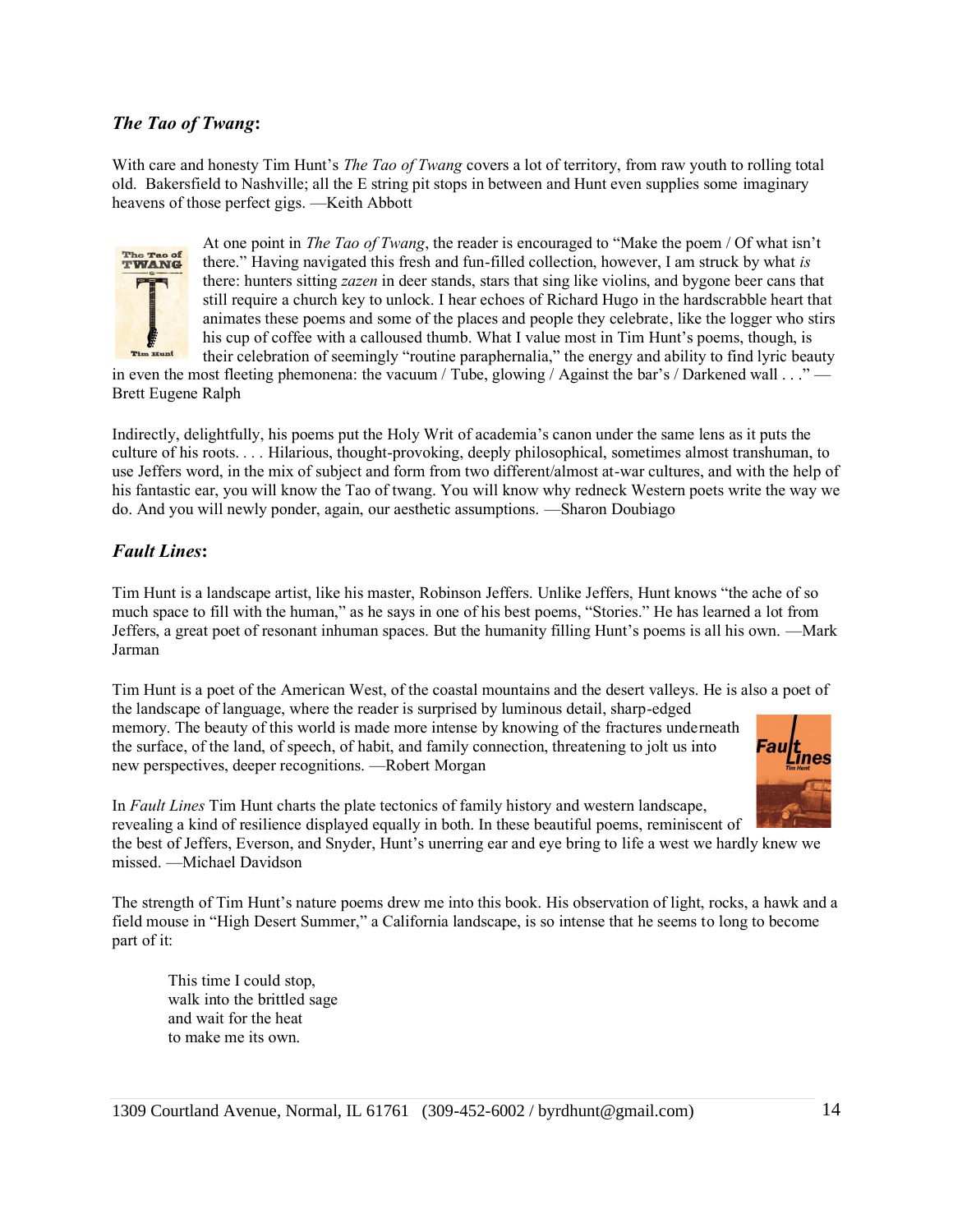But I would still not be calibrated to the rock's dance, or the flinch into stillness deeper than fear.

Then come the poems honoring and loving his family, whose history is made up of men and women "getting by," "learning to make do," acquiring "that tricky pride of the poor—the failing that is success." Here is a poet standing on the threshold of existence, acutely aware of the humans, both living and dead, existing in the rooms behind him, but wanting, "other times," the consolation of nature

…to wander away from the voices, down the chipped cement steps to the different shade of the black walnut, its emptier heat of rock and thistle, the dirt redder than rust, and be again alone in that way

His ambivalence is a strength and enrichment, not only for him, but for his fortunate readers. —Judith Hemschemeyer

In a four part harmony of conceptual blends and metaphoric resonances that grid and bridge the subterranean spasms, leavings, and losses of generational memory, Tim Hunt's elegiac speaker spellbinds a "wholeness of dislocations." The "trick," the voice discovers, is "to read what was" in what now exists in the long present of a lifetime, making language out of the silences and images out of the absences to recover invisibles that make the present make some sense. In a poem current with the unending wars in Iraq and Afghanistan, the speaker writes of the 1967 March on Washington against the war in Vietnam: those marchers then believed that, by definition, a war would end. *Fault Lines* creates this subtle language of implication, humming a music of loss in the registers of blues, jazz, and rock n roll—an "algebra" of fret and string that voices paths through the faults. —Lucia Cordell Getsi

The most important thing that Tim Hunt knows about poetry was cooked into him in the foothills of California. "here, the light in summer is so absolute everything blooms dust." His great mentor, Robinson Jeffers, couldn't have said it any better. —Curtis White

## *Thirteen Ways of Talking to a Blackbird***:**

It of course isn't easy to write as elegantly as Williams or with an invention and lexical density the equivalent of Stevens, or with the deft political insight of Rich, but Tim Hunt does. Like the masters he pays homage to in this volume, Hunt offers, with a flawless ear and remarkable ingenuity, uncannily wrought worlds that are less revisions of American masterworks and more Hunt's own ingeniously observed and important meditations on what it is to be "actually here" in a puzzle of memory and culture and family whose pieces are increasingly lost. —Gabe Gudding



Sly, witty, ironic, and satirical as well as impassioned and earnest, these sixteen poems take on large issues as well as familiarly canonical American poems. Because of their practical knowledge (how to fix a barbed-wire fence, how to kill a chicken) and their firm grip on popular culture (gas stations using Boraxo on their sinks, the difference between "**Shee**-it" and "Shih-it"), these poems side with reality, against narcissism. Hunt pokes and prods at the poetic tradition, wrestling against the autocratic Ezra Pound, for instance, or investigating what can seem like

glibness in Frost. Along the way he mixes it up with figures as diverse as Emily Dickinson and Jasper Johns, John Ashbery and Gregory Corso, Wallace Stevens and Hank Williams. What a good way to respond to monuments of the magnificence of this American singing school! —David McAleavey

1309 Courtland Avenue, Normal, IL 61761 (309-452-6002 / byrdhunt@gmail.com) 15